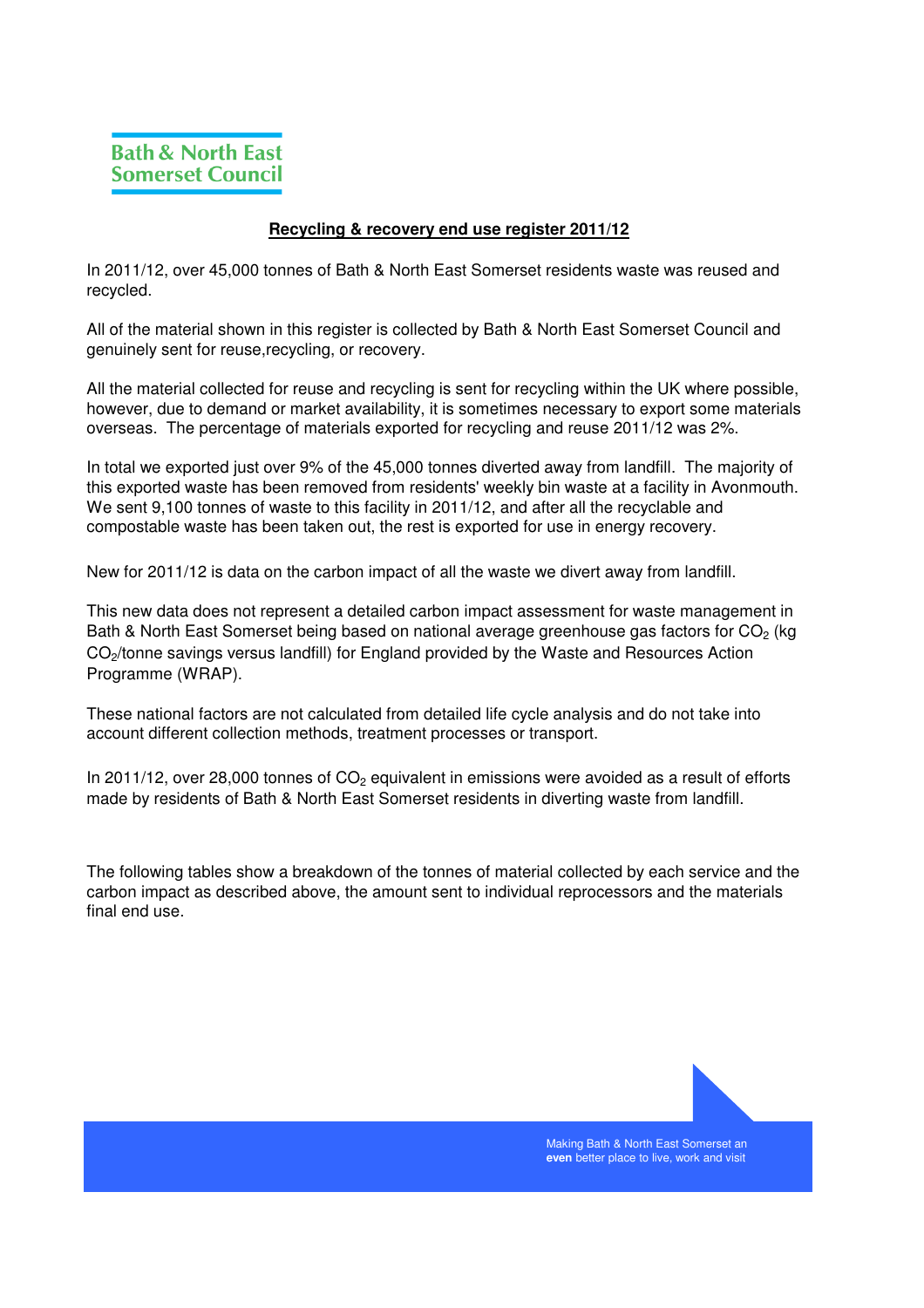|  | NB. The following represents only the Household Waste (also including C&D waste) diverted from landfill in Bath & North East Somerset |  |  |  |
|--|---------------------------------------------------------------------------------------------------------------------------------------|--|--|--|
|--|---------------------------------------------------------------------------------------------------------------------------------------|--|--|--|

| <b>KERBSIDE</b><br><b>COLLECTIONS</b>                          | <b>RECYCLED</b><br>(TONNES) | <b>ENERGY</b><br><b>RECOVERY</b><br>(TONNES) | <b>REUSED</b><br>(TONNES) | <b>CARBON SAVED</b><br>(TONNES CO <sub>2</sub><br><b>EQUIVALENT)</b> | <b>COLLECTION</b><br><b>CONTRACTOR</b> | <b>REPROCESSOR</b>                                                     | <b>EXPORTED</b><br>(TONNES) | <b>END USE</b>                                                                                                                                                                                                        |
|----------------------------------------------------------------|-----------------------------|----------------------------------------------|---------------------------|----------------------------------------------------------------------|----------------------------------------|------------------------------------------------------------------------|-----------------------------|-----------------------------------------------------------------------------------------------------------------------------------------------------------------------------------------------------------------------|
| <b>Aluminium Foil</b>                                          | 1.94                        | 0.00                                         | 0.00                      | 17.98                                                                | May Gurney Ltd.                        | Novelis UK Ltd., Warrington                                            | 0.00                        | Remelted for production of new                                                                                                                                                                                        |
| <b>Aluminium Cans</b>                                          | 109.87                      | 0.00                                         | 0.00                      | 1018.12                                                              | May Gurney Ltd.                        | Novelis UK Ltd., Warrington<br>Fata Steel, Port Talbot Works.          | 0.00                        | aluminium cans                                                                                                                                                                                                        |
| <b>Steel Cans</b>                                              | 523.86                      | 0.00                                         | 0.00                      | 942.52                                                               | May Gurney Ltd.                        | South Wales                                                            | 523.86                      | Used in new steel products                                                                                                                                                                                            |
| <b>Car Batteries</b>                                           | 9.62                        | 0.00                                         | 0.00                      | 5.42                                                                 | May Gurney Ltd.                        | G&P Batteries, Darlaston,<br><b>West Midlands</b>                      | 0.00                        | Separated into fractions and<br>reprocessed into new batteries or<br>reused as raw materials ie. Scrap<br>metal and plastic                                                                                           |
| Cardboard                                                      | 2,353.34                    | 0.00                                         | 0.00                      | 2104.36                                                              | May Gurney Ltd.                        | DS Smith Recycling (formerly<br>Severnside Recycling Ltd),<br>Keynsham | 0.00                        | Reprocessed into new cardboard                                                                                                                                                                                        |
| <b>Clothing &amp; Footwear</b>                                 | 126.33                      | 0.00                                         | 0.00                      | 256.19                                                               | May Gurney Ltd.                        | Wilcox Textile Recycling,<br>Bilston                                   | 113.70                      | Exported to Africa, Eastern Europe<br>and Indian sub-continent                                                                                                                                                        |
| <b>Engine Oil</b>                                              | 4.50                        | 0.00                                         | 0.00                      | 3.26                                                                 | May Gurney Ltd.                        | Eco-Oil Ltd, Avonmouth                                                 | 0.00                        | Reprocessed into low -grade fuel oil<br>for asphalt plants and generators                                                                                                                                             |
| <b>Food Waste</b>                                              | 4,295.50                    | 0.00                                         | 0.00                      | 2101.68                                                              | May Gurney Ltd.                        | New Earth Solutions,<br>Sharpness Docks,<br>Gloucestershire            | 0.00                        | Reprocessed into usuable compost, &<br>for agricultural use                                                                                                                                                           |
| <b>Fridges &amp; Freezers</b>                                  | 14.88                       | 0.00                                         | 0.00                      | 9.76                                                                 | Bath & North East Somerset<br>Council  | CA Recycling, Newport                                                  | 0.00                        | Degassed and broken up into separate<br>components for recycling                                                                                                                                                      |
|                                                                | 3,032.08                    | 0.00                                         | 0.00                      | 823.21                                                               | Bath & North East Somerset<br>Council  | Bracken Down Ltd. On farm<br>composting at Green Ore                   | 0.00                        | Composted for agricultural use on site                                                                                                                                                                                |
| <b>Garden Waste</b>                                            | 2,953.64                    | 0.00                                         | 0.00                      | 801.91                                                               |                                        | Hills Waste Management,<br>Calne, Wiltshire                            | 0.00                        | Reprocessed into usuable compost                                                                                                                                                                                      |
|                                                                | 216.46                      | 0.00                                         | 0.00                      | 58.77                                                                |                                        | Viridor Waste Ltd.<br>Composting facility at Caste<br>Cary             | 0.00                        |                                                                                                                                                                                                                       |
| <b>Brown Glass</b>                                             |                             | Combined with the Green glass                |                           | 0                                                                    |                                        |                                                                        | 0.00                        |                                                                                                                                                                                                                       |
| <b>Clear Glass</b><br><b>Green Glass</b>                       | 508.10<br>4,435.08          | 0.00<br>0.00                                 | 0.00<br>0.00              | 199.18<br>1738.55                                                    | May Gurney Ltd.                        | O-I Manufacturing UK.,<br>Harlow.                                      | 0.00<br>0.00                | Reprocessed into new bottles and jars                                                                                                                                                                                 |
| <b>Mixed Glass</b>                                             | 0.00                        | 0.00                                         | 0.00                      | 0                                                                    |                                        |                                                                        | 0.00                        |                                                                                                                                                                                                                       |
| <b>Household Batteries</b>                                     | 5.56                        | 0.00                                         | 0.00                      | 19.74                                                                | May Gurney Ltd.                        | G&P Batteries, Darlaston,<br><b>West Midlands</b>                      | 0.00                        | Separated into fractions and<br>reprocessed into new batteries or<br>reused as raw materials ie. Scrap<br>metal and plastic                                                                                           |
| <b>Paper/Mixed paper</b>                                       | 5,646.42                    | 0.00                                         | 0.00                      | 4576.5                                                               | May Gurney Ltd.                        | Aylesford Newsprint Ltd. Kent                                          | 0.00                        | Reprocessed into 100% recycled<br>paper for newsprint                                                                                                                                                                 |
| <b>Mixed Plastics</b>                                          | 1,265.47                    | 0.00                                         | 0.00                      | 1537.58                                                              | May Gurney Ltd.                        | Eco Plastics Ltd, Lincolnshire                                         | 0.00                        | Sorted, graded and shredded.<br>Recycled into new plastic items<br>including pipes, films, compost bins<br>and fleece jackets                                                                                         |
| <b>Mobile Phones</b>                                           | 0.00                        | 0.00                                         | 0.28                      | $\mathbf 0$                                                          | May Gurney Ltd.                        | Greensource Solutions,<br>Bristol                                      | 0.00                        | Reused and recycled by Fonebank                                                                                                                                                                                       |
| <b>Toner Cartridges</b>                                        |                             |                                              |                           | $\mathbf 0$                                                          | May Gurney Ltd.                        | Greensource Solutions,<br><b>Bristol</b>                               | 0.00                        | Re-filled and re-used, or recycled.                                                                                                                                                                                   |
| <b>BRING BANKS</b>                                             | <b>RECYCLED</b><br>(TONNES) | <b>ENERGY</b><br><b>RECOVERY</b><br>(TONNES) | <b>REUSED</b><br>(TONNES) | <b>CARBON SAVED</b><br>(TONNES CO <sub>2</sub><br><b>EQUIVALENT)</b> | <b>COLLECTION</b><br><b>CONTRACTOR</b> | <b>REPROCESSOR</b>                                                     | <b>EXPORTED</b><br>(TONNES) | <b>END USE</b>                                                                                                                                                                                                        |
| <b>Aluminium Cans</b>                                          | 0.60                        | 0.00                                         | 0.00                      | 5.56                                                                 | May Gurney Ltd.                        | Novelis UK Ltd., Warrington                                            | 0.00                        | Smelted into aluminium ingots for<br>production of new aluminium cans                                                                                                                                                 |
| <b>Steel Cans</b>                                              | 2.95                        | 0.00                                         | 0.00                      | 5.31                                                                 | May Gurney Ltd.                        | Tata Steel, Port Talbot Works,<br>South Wales                          | 2.95                        | Used in new steel products                                                                                                                                                                                            |
| <b>Food &amp; drink cartons</b>                                | 14.06                       | 0.00                                         | 0.00                      | $-24.32$                                                             | Recresco Ltd, on behalf of<br>Tetrapak | Lefarge, Sweden                                                        | 14.06                       | Pulped and different materials are<br>seperated. Cardboard used to make<br>new paper/cardboard, plastic and<br>aluminium is used in either furniture or<br>burnt for energy or turned into more<br>aluminium products |
| <b>Brown Glass</b><br><b>Clear Glass</b><br><b>Green Glass</b> | 0.00<br>0.00<br>0.00        | 0.00<br>0.00<br>0.00                         | 0.00<br>0.00<br>0.00      | 0<br>0<br>$\mathbf 0$                                                | May Gurney Ltd.                        | O-I Manufacturing UK.,<br>Harlow, Doncaster or<br>Knottingley          | 0.00<br>0.00<br>0.00        | Reprocessed into new bottles and jars                                                                                                                                                                                 |
| <b>Mixed Glass</b>                                             | 14.26                       | 0.00                                         | 0.00                      | 3.33                                                                 |                                        |                                                                        | 0.00                        |                                                                                                                                                                                                                       |
| Paper                                                          | 4.10                        | 0.00                                         | 0.00                      | 3.32                                                                 | May Gurney Ltd.                        | Aylesford Newsprint Ltd. Kent                                          | 0.00                        | Reprocessed into 100% recycled<br>paper for newsprint                                                                                                                                                                 |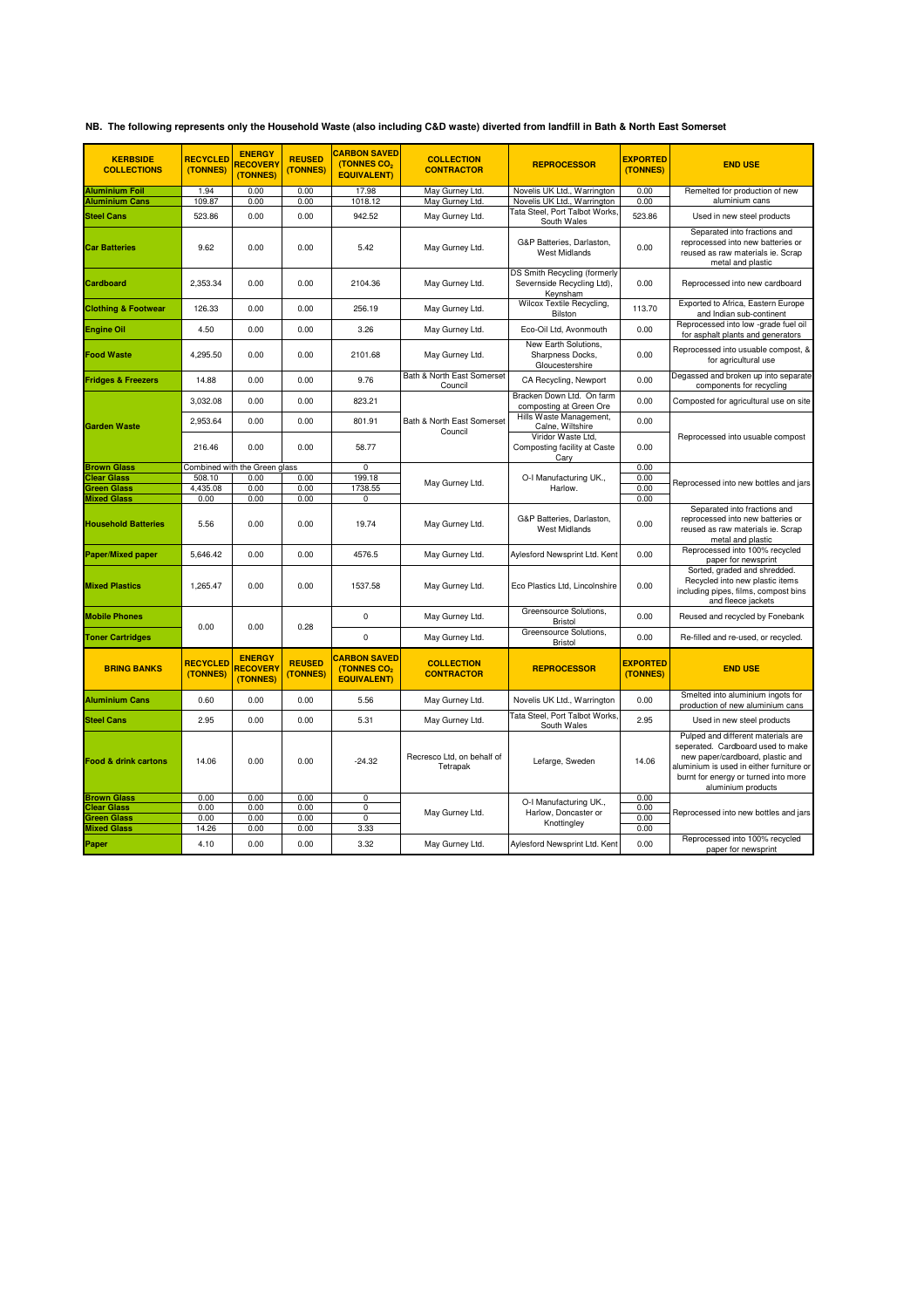| <b>RECYCLING CENTRES</b>                | <b>RECYCLED</b><br>(TONNES) | <b>ENERGY</b><br><b>RECOVER</b><br>(TONNES) | <b>REUSED</b><br>(TONNES) | <b>CARBON SAVED</b><br>(TONNES CO <sub>2</sub><br><b>EQUIVALENT)</b> | <b>COLLECTION</b><br><b>CONTRACTOR</b>                  | <b>REPROCESSOR</b>                                                     | <b>EXPORTED</b><br>(TONNES) | <b>END USE</b>                                                                                                                                                                                                        |
|-----------------------------------------|-----------------------------|---------------------------------------------|---------------------------|----------------------------------------------------------------------|---------------------------------------------------------|------------------------------------------------------------------------|-----------------------------|-----------------------------------------------------------------------------------------------------------------------------------------------------------------------------------------------------------------------|
| Bicycles                                | 0.00                        | 0.00                                        | 1.32                      | 0                                                                    |                                                         | Jole Rider, local charity                                              | 0.00                        | Reconditioned for reuse                                                                                                                                                                                               |
| Bric-a-brac                             | 0.00                        | 0.00                                        | 0.00                      | 0                                                                    |                                                         | Shaw Trust, local charity                                              | 0.00                        | Sold on for reuse                                                                                                                                                                                                     |
| Books                                   | 0.00                        | 0.00                                        | 15.54                     | $\overline{0}$                                                       | <b>British Heart Foundation</b>                         |                                                                        | 0.00                        | Sold on in shops for reuse                                                                                                                                                                                            |
| <b>Aluminium Cans</b>                   | 1.29                        | 0.00                                        | 0.00                      | 11.95                                                                | May Gurney Ltd.                                         | Novelis UK Ltd., Warrington                                            | 0.00                        | Smelted into aluminium ingots for<br>production of new aluminium cans                                                                                                                                                 |
| <b>Steel Cans</b>                       | 6.39                        | 0.00                                        | 0.00                      | 11.5                                                                 | May Gurney Ltd.                                         | Tata Steel, Port Talbot Works<br>South Wales                           | 0.00                        | Used in new steel products                                                                                                                                                                                            |
| <b>Car Batteries</b>                    | 14.74                       | 0.00                                        | 0.00                      | 8.3                                                                  | Sims Metals, Avonmouth                                  |                                                                        | 0.00                        | Separated into fractions and<br>reprocessed into new batteries or<br>reused as raw materials ie. Scrap<br>metal and plastic                                                                                           |
| Cardboard                               | 295.77                      | 0.00                                        | 0.00                      | 264.48                                                               | Bath & North East Somerset<br>Council & May Gurney Ltd. | DS Smith Recycling (formerly<br>Severnside Recycling Ltd),<br>Keynsham | 0.00                        | Reprocessed into new cardboard                                                                                                                                                                                        |
| Cardboard                               | 318.09                      | 0.00                                        | 0.00                      | 284.44                                                               | JW Waste Disposal                                       | DS Smith, Watchet,<br>Somerset, TA23 0AY                               | 0.00                        | Reprocessed into new cardboard                                                                                                                                                                                        |
| Clothing                                | 176.81                      | 0.00                                        | 0.00                      | 1058.56                                                              | May Gurney Ltd.                                         | Wilcox Textile Recycling,<br>Bilston                                   | 159.13                      | Exported to Africa, Eastern Europe<br>and Indian sub-continent                                                                                                                                                        |
| Footwear                                | 0.00                        | 0.00                                        | 20.88                     | 0                                                                    | European Recycling Company,                             |                                                                        | 20.88                       | Exported to developing countries for<br>reuse.                                                                                                                                                                        |
| <b>Engine Oil</b>                       | 19.40                       | 0.00                                        | 0.00                      | 14.07                                                                |                                                         | West Oils Environmental, Gloucester                                    | 0.00                        | Reprocessed into low -grade fuel oil<br>for asphalt plants and generators                                                                                                                                             |
| <b>Fluorescent Tubes</b>                | 2.69                        | 0.00                                        | 0.00                      | 0                                                                    |                                                         | Mercury Recycling Ltd, Manchester                                      | 0.00                        | Seperated into component fractions<br>and recycled                                                                                                                                                                    |
| Food & drink cartons                    | 3.79                        | 0.00                                        | 0.00                      | $-6.56$                                                              | Recresco Ltd, on behalf of<br>Tetrapak                  | Lefarge, Sweden                                                        | 3.79                        | Pulped and different materials are<br>seperated. Cardboard used to make<br>new paper/cardboard, plastic and<br>aluminium is used in either furniture or<br>burnt for energy or turned into more<br>aluminium products |
| <b>Fridges &amp; Freezers</b>           | 170.40                      | 0.00                                        | 0.00                      | 111.79                                                               |                                                         | CA Recycling, Newport                                                  | 0.00                        | Degassed and broken up into separate<br>components for recycling                                                                                                                                                      |
| <b>Furniture</b>                        | 0.00                        | 0.00                                        | 4.12                      | 3.79                                                                 | Bath & North East Somerset<br>Council                   | Bath & North East Somerset<br>Council                                  | 0.00                        | Sold on for reuse at low prices to<br>people on low incomes                                                                                                                                                           |
|                                         | 2,016.75                    | 0.00                                        | 0.00                      | 547.55                                                               | Bath & North East Somerset<br>Council                   | Bracken Down Ltd. On farm<br>composting at Green Ore                   | 0.00                        | Composted for agricultural use on site                                                                                                                                                                                |
| <b>Garden Waste</b>                     | 1,303.34                    | 0.00                                        | 0.00                      | 353.86                                                               |                                                         | Viridor Waste Ltd,<br>Composting facility at Caste<br>Cary             | 0.00                        | Reprocessed into usuable compost                                                                                                                                                                                      |
|                                         | 1,714.98                    |                                             |                           | 465.62                                                               |                                                         | Hills Waste Management,<br>Calne, Wiltshire                            | 0.00                        |                                                                                                                                                                                                                       |
| <b>Gas bottles</b>                      | 0.00                        | 0.00                                        | 9.43                      | 0                                                                    | Viridor Waste Ltd, Castle Cary                          |                                                                        | 0.00                        | Reuse if returnable otherwise<br>materials are recycled                                                                                                                                                               |
|                                         | 0.00                        | 0.00                                        | 2.60                      | 0                                                                    |                                                         | Bale Group Ltd, Honiton                                                |                             | Reuse if returnable otherwise<br>materials are recycled                                                                                                                                                               |
| <b>Mixed Glass</b>                      | 201.98                      | 0.00                                        | 0.00                      | 47.14                                                                | May Gurney Ltd.                                         | O-I Manufacturing UK.,<br>Harlow, Doncaster or<br>Knottingley          | 0.00                        | Reprocessed into new bottles and jars                                                                                                                                                                                 |
| Electricals - White                     | 87.82                       | 0.00                                        | 0.00                      | 111.15                                                               | SIMS Metals, Newport<br>SIMS Metals, Avonmouth          |                                                                        | 0.00                        | Broken down into separate<br>components for recycling                                                                                                                                                                 |
| goods                                   | 85.05                       | 0.00                                        | 0.00                      | 107.64                                                               |                                                         |                                                                        | 0.00                        | Broken down into separate<br>components for recycling                                                                                                                                                                 |
| Electricals - Small mixed<br>goods      | 537.00                      | 0.00                                        | 0.00                      | 795.62                                                               |                                                         | SIMS Metals, Newport                                                   | 0.00                        | Broken down into separate<br>components for recycling                                                                                                                                                                 |
| Paper                                   | 363.44                      | 0.00                                        | 0.00                      | 294.57                                                               | May Gurney Ltd.                                         | Aylesford Newsprint Ltd. Kent                                          | 0.00                        | Reprocessed into 100% recycled<br>paper for newsprint                                                                                                                                                                 |
| Plasterboard / Gypsum<br>based products | 270.94                      | 0.00                                        | 0.00                      | 37.61                                                                |                                                         | Wiltshire Waste (Recycling) Ltd, Devizes, Wilts                        | 0.00                        | Shredded and either sent for use in<br>either manufacture of new<br>plasterboard or cement                                                                                                                            |
| <b>Mixed Plastics</b>                   | 18.52                       | 0.00                                        | 0.00                      | 22.5                                                                 | May Gurney Ltd.                                         | Eco Plastics Ltd, Lincolnshire                                         |                             | Sorted, graded and shredded.                                                                                                                                                                                          |
| Rubble                                  | 5,714.85                    | 0.00                                        | 0.00                      | 51.31                                                                | Bath & North East Somerset<br>Council                   | MJ Church Plant, Star Farm,<br>Marshfield                              | 0.00                        | Screen and crushed to for resale as<br>aggregrates                                                                                                                                                                    |
| <b>Scrap Metal</b>                      | 494.92                      | 0.00                                        | 0.00                      | 1108.07                                                              |                                                         | Sims Metals, Avonmouth                                                 | 0.00                        | Seperated by metal type and recycled                                                                                                                                                                                  |
|                                         | 522.02                      | 0.00                                        | 0.00                      | 1168.74                                                              | Bath & North East Somerset<br>Council                   | Bidwells                                                               | 0.00                        | Seperated by metal type and recycled                                                                                                                                                                                  |
| <b>TV's &amp; Monitors</b>              | 410.14                      | 0.00                                        | 0.00                      | 0                                                                    |                                                         | SIMS Metals, Newport                                                   | 0.00                        | Broken down into separate<br>components for recycling                                                                                                                                                                 |
| Tyres                                   | 40.89                       | 0.00                                        | 0.00                      | 78.1                                                                 | RJ Kings, Farrington Gurney                             | Western Tyres, Avonmouth                                               | 0.00                        | Shredded and used to make new<br>rubber products such as new tyres and<br>running tracks                                                                                                                              |
| Vegetable Oil                           | 4.64                        | 0.00                                        | 0.00                      | 0                                                                    |                                                         | C&D Oils Ltd, Newport                                                  | 0.00                        | Reprocessed into Biodiesel and<br>lubricants                                                                                                                                                                          |
| <b>Nood</b>                             | 3,194.96                    | 0.00                                        | 0.00                      | 4076.66                                                              | Bath & North East Somerset<br>Council                   | Viridor Waste Ltd, Filton<br><b>Transfer Station, Bristol</b>          | 0.00                        | Chipped for reuse in new products                                                                                                                                                                                     |